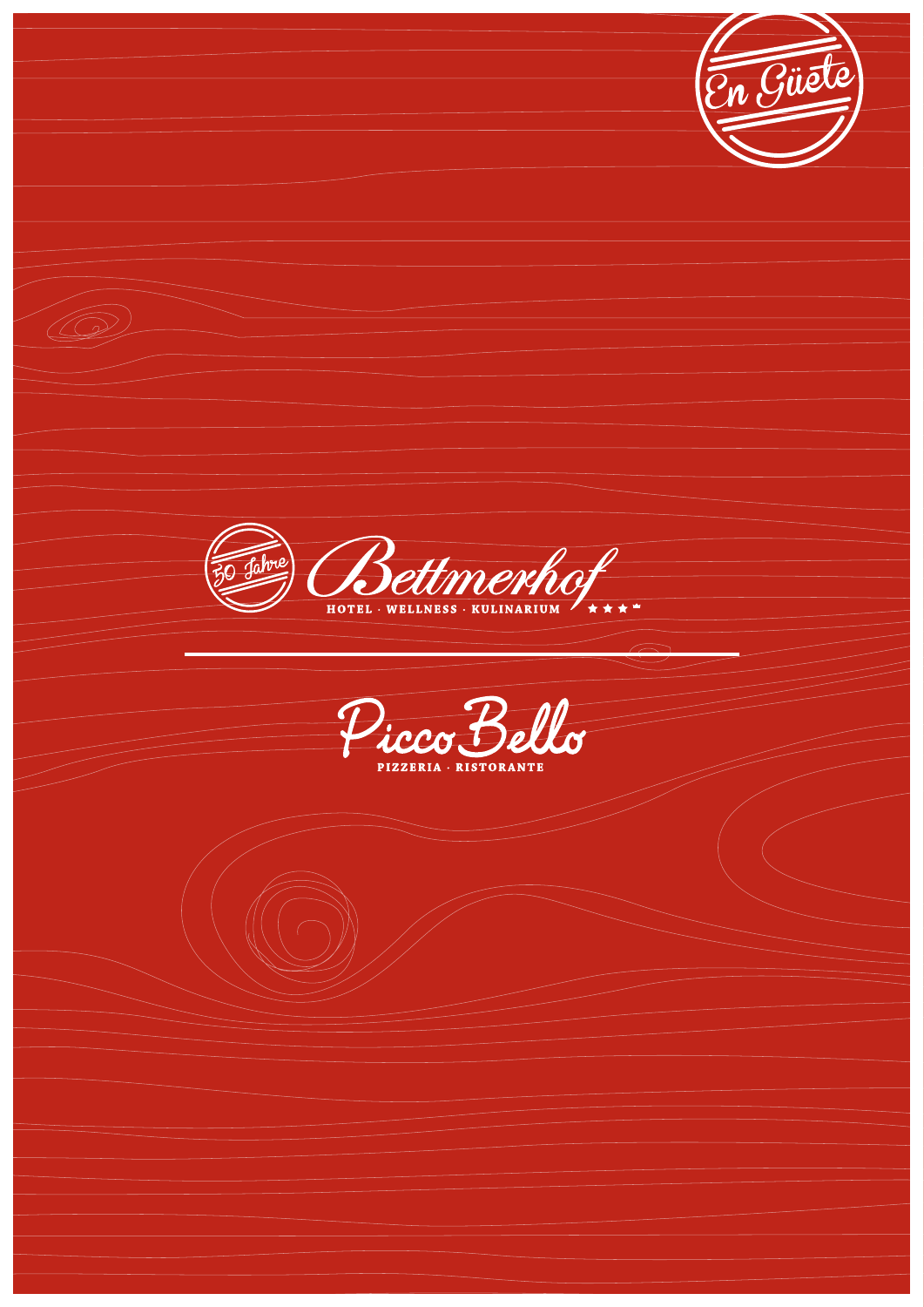



# **LIEBE BETTMERHOF-GÄSTE, LIEBE BETTMERHOF-FREUNDE**

Herzlich willkommen und guten Appetit!

Unsere Gerichte werden frisch zubereitet. Darauf sind wir stolz. Bei Fragen über Zutaten, die Allergien oder Unverträglichkeiten auslösen können, informieren wir Sie gerne. Wir freuen uns, Sie bei uns zu haben!

**ZUM ANFANGEN UND WARM WERDEN | HORS-D'OEUVRES | APPETIZERS**

| <u>Um hnihnjun und mhilli muldur   hullu d'udvillu   hi i di idullu</u>                                  |             |             |
|----------------------------------------------------------------------------------------------------------|-------------|-------------|
|                                                                                                          | <b>MINI</b> | <b>MAXI</b> |
| Aperoteller   Trockenfleisch   Hobelkäse                                                                 | 22.50       | 29.50       |
| <b>Assiette apéro</b>   viande séchée   fromage ribbibes                                                 |             |             |
| <b>Aperitif platter</b>   dried beef   shaved cheese                                                     |             |             |
| Walliserteller                                                                                           | 21.50       | 28.50       |
| Trockenfleisch   Rohschinken   Speck   Hobelkäse   Hauswurst   Baumnüsse                                 |             |             |
| <b>Assiette valaisanne</b> viande séchée   jambon cru   lard   fromage ribbibes   saucisse maison   noix |             |             |
| <b>Valais platter</b>   dried beef   raw ham   bacon   cheese shavings   sausages   walnuts              |             |             |
|                                                                                                          |             |             |
| <b>Bruschetta</b>   Geröstete Knoblauchbrötchen (5 Stk.)   Tomaten   Basilikum   Knoblauch               |             | 15.00       |
| <b>Bruschetta</b>   petits pains grillés (5 pièces)   tomates   basilic   ail                            |             |             |
| <b>Bruschetta</b>   roasted bread (5 pieces)   tomatoes   basil   garlic                                 |             |             |
|                                                                                                          |             |             |
| Ziegenkäse-Bruschetta   Geröstete Brötchen (5 Stk.)   Ziegenkäsecreme   Honig   Thymian                  |             |             |
| Feigen   Tomatenmarmelade   Salatbukett                                                                  |             | 18.50       |
| <b>Bruschetta</b>   petits pains grillés (5 pièces)   crème de fromage de chèvre   miel   thym           |             |             |
| figues   confiture de tomates   bouquet de salades                                                       |             |             |
| <b>Bruschetta</b>   roasted bread (5 pieces)   goat cheese cream   honey   thyme   figs                  |             |             |
| $tomato$ jam $ $ salad bouquet                                                                           |             |             |
|                                                                                                          |             |             |
| <b>Rindstatar (100g)</b>   Salatbukett   Kapern   Zwiebeln   Butter   Toast                              |             | 23.00       |
| <b>Tartare de boeuf (100 g)</b>   bouquet de salades   câpres   oignons   beurre   toast                 |             |             |
| <b>Beef tartar (100g)</b>   salad bouquet   capers   onion   butter   toast                              |             |             |
|                                                                                                          |             |             |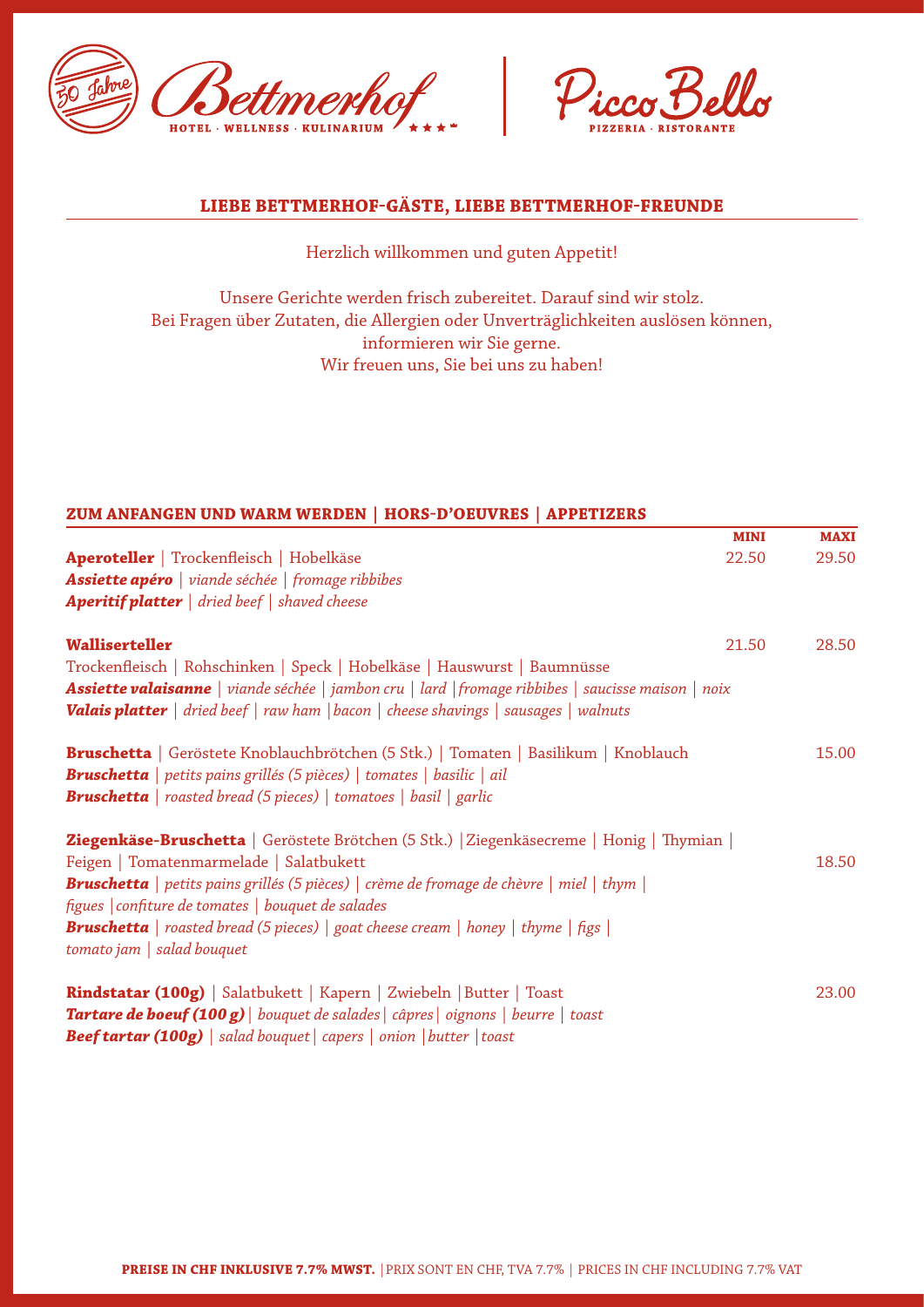



# **AUS DEM GARTEN | SALADES | SALADS**

| <b>Grüner Salat</b>   Croûtons   Zwiebeln   Sprossen<br><b>Salade verte</b>   croûtons   oignons   pousses<br><b>Green salad</b>   croutons   onions   sprouts                                                                                                                                                                                                                                                                         | <b>MINI</b><br>9.50 | <b>MAXI</b><br>15.00 |
|----------------------------------------------------------------------------------------------------------------------------------------------------------------------------------------------------------------------------------------------------------------------------------------------------------------------------------------------------------------------------------------------------------------------------------------|---------------------|----------------------|
| Blatt- und Gemüsesalate mit Antipasti   abends vom Büffet<br>Salade verte et mix de crudités avec antipasti   le soir du buffet<br>Leaf and mixed salads with antipasti vegetables   in the evening from the buffet                                                                                                                                                                                                                    | 13.50               | 22.00                |
| Fruchtig sommerlicher Salat   Gemischte Blattsalate   Früchtemix   Wallnüsse  <br>Sonnenblumenkerne   Himbeerdressing<br><b>Salades estivales</b>   salades verte mélangée   mélange de fruits   noix   graines de tournesol  <br>sauce de salade à la framboise<br><b>Summer salad</b>   mixed leaf salads   fruit mix   walnuts   sunflower seeds   raspberry dressing                                                               | 12.50               | 21.00                |
| mit / avec / with:                                                                                                                                                                                                                                                                                                                                                                                                                     |                     |                      |
| Pouletbruststreifen<br>avec poitrine de poulet en bandes<br>with chicken breast strips                                                                                                                                                                                                                                                                                                                                                 |                     | 26.50                |
| Riesenkrevetten (3 Stk.)<br>Crevettes géantes (3 pièces)<br>Giant shrimps (3 pieces)                                                                                                                                                                                                                                                                                                                                                   |                     | 29.50                |
| <b>Buddha Bowl</b><br>Quinoa   Orangen Linsen   Couscous   buntes Gartengemüse   lauwarmes Limettendressing<br>Quinoa   lentilles à l'orange   coucous   légumes du jardin   vinaigrette au citron vert tiède<br>Quinoa   orange lentils   couscous   garden vegetables   lukewarm lime dressing                                                                                                                                       |                     | 26.00                |
| mit / avec / with:                                                                                                                                                                                                                                                                                                                                                                                                                     |                     |                      |
| Riesenkrevetten (3 Stk.)<br>Crevettes Black Tiger (3 pièces)<br><b>Black Tiger prawns (3 pieces)</b>                                                                                                                                                                                                                                                                                                                                   |                     | 34.50                |
| Tofu mit Sesamöl   Tofu à l'huile de sésame   Tofu with sesame oil                                                                                                                                                                                                                                                                                                                                                                     |                     | 32.00                |
| <b>Quinoa Salat</b>   Lauwarme Zucchini   Cherrytomaten<br>Avocado   Frühlingszwiebeln   Cashew Nüsse   Koriander   Karotten-Ingwercreme<br><b>Salade de quinoa</b>   courgettes tièdes   tomates cerises   avocat   ciboule  <br>noix de cajou   coriandre   crème de carottes au gingembre<br><b>Quinoa salad</b>   lukewarm zucchini   cherry tomatoes   avocado   spring onions  <br>cashew nuts   coriander   carrot ginger cream |                     | 22.50                |
| mit / avec / with:                                                                                                                                                                                                                                                                                                                                                                                                                     |                     |                      |
| Riesenkrevetten (3 Stk.)<br>Crevettes géantes (3 pièces)<br>Giant shrimps (3 pieces)                                                                                                                                                                                                                                                                                                                                                   |                     | 31.00                |
| Tofu mit Sesamöl   Tofu à l'huile de sésame   Tofu with sesame oil                                                                                                                                                                                                                                                                                                                                                                     |                     | 28.50                |

**PREISE IN CHF INKLUSIVE 7.7% MWST.** |PRIX SONT EN CHF, TVA 7.7% | PRICES IN CHF INCLUDING 7.7% VAT **PREISE IN CHF INKLUSIVE 7.7% MWST.** |PRIX SONT EN CHF, TVA 7.7% | PRICES IN CHF INCLUDING 7.7% VAT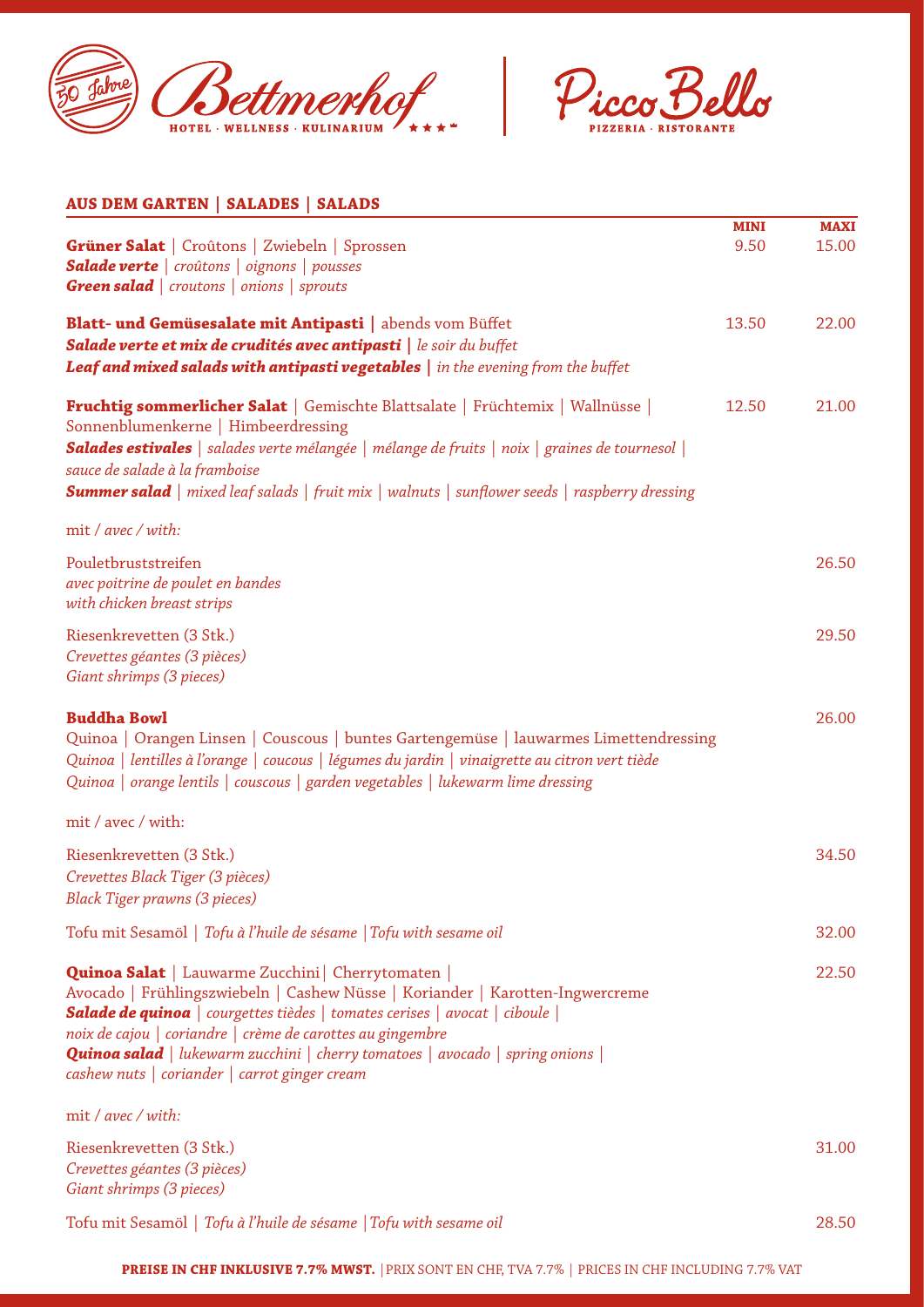



| <b>AUS DEM SUPPENTOPF   SOUPES   SOUPS</b>                      |       |
|-----------------------------------------------------------------|-------|
| <b>Kalte Peperoni-Melonensuppe</b>                              | 12.00 |
| Soupe froide de poivron et de melon                             |       |
| Cold pepperoni and melon soup                                   |       |
| Sellerie-Süssmostcreme mit Chillischoten                        | 12.50 |
| Crème de cidre doux et de céleri aux piments                    |       |
| Celery sweet cider cream with chilli peppers                    |       |
| Klare Wurzelgemüsesuppe mit Siedfleischstückchen                | 13.50 |
| Soupe claire aux légumes racines avec morceaux de boeuf bouilli |       |
| Clear root vegetable soup with boiled meat pieces               |       |

# **PASTAGERICHTE | PÂTES | PASTA**

| <b>Spaghetti</b>   Tomatensauce, Bolognese oder Pesto<br><b>Pâtes</b>   tomate, bolognaise ou pesto<br><b>Spaghetti</b>   tomato, meat or pesto sauce                                                                                                                                                          | 20.00 |
|----------------------------------------------------------------------------------------------------------------------------------------------------------------------------------------------------------------------------------------------------------------------------------------------------------------|-------|
| <b>Penne Primavera</b>   Tomatensauce   gegrilltes mediterranes Gemüse   Chimichurrisauce<br>Penne Primavera   sauce tomate   légumes méditerranéens grillés   sauce chimichurri<br><b>Penne Primavera</b>   tomato sauce   grilled mediterranean vegetables   chimichurri sauce                               | 26.50 |
| Papardelle   Rindsfiletstreifen (120g)   Peperoni   Cherrytomaten   Knoblauch   Rahmsauce<br><b>Papardelle</b>   bandes de filet de bœuf (120 g)   poivrons   tomates cerises   ail   sauce à la crème<br><b>Papardelle</b>   sliced beef filet (120g)   sweet peppers   cherry tomatos   garlic   cream sauce | 29.50 |

### **RISOTTO | RISOTTO | RISOTTO**

| <b>Erbsenrisotto</b>   Risotto   Erbsen   Erbsenpüree   Minze<br><b>Risotto aux petits pois</b>   risotto   petits pois   purée de petits pois   menthe<br><b>Pea risotto</b>   risotto   peas   mushy peas   mint | 27.00 |
|--------------------------------------------------------------------------------------------------------------------------------------------------------------------------------------------------------------------|-------|
| mit / avec / with                                                                                                                                                                                                  |       |
| Chorizo<br>Chorizo<br>Chorizo                                                                                                                                                                                      | 31.00 |
| Käserisotto   Bergkäseröllchen   Ruccola   Zitronenöl<br><b>Risotto au fromage</b>   fromage de montagne   roquette   huile de citron<br><b>Cheese risotto</b>   mountain cheese   rocket   lemon oil              | 28.00 |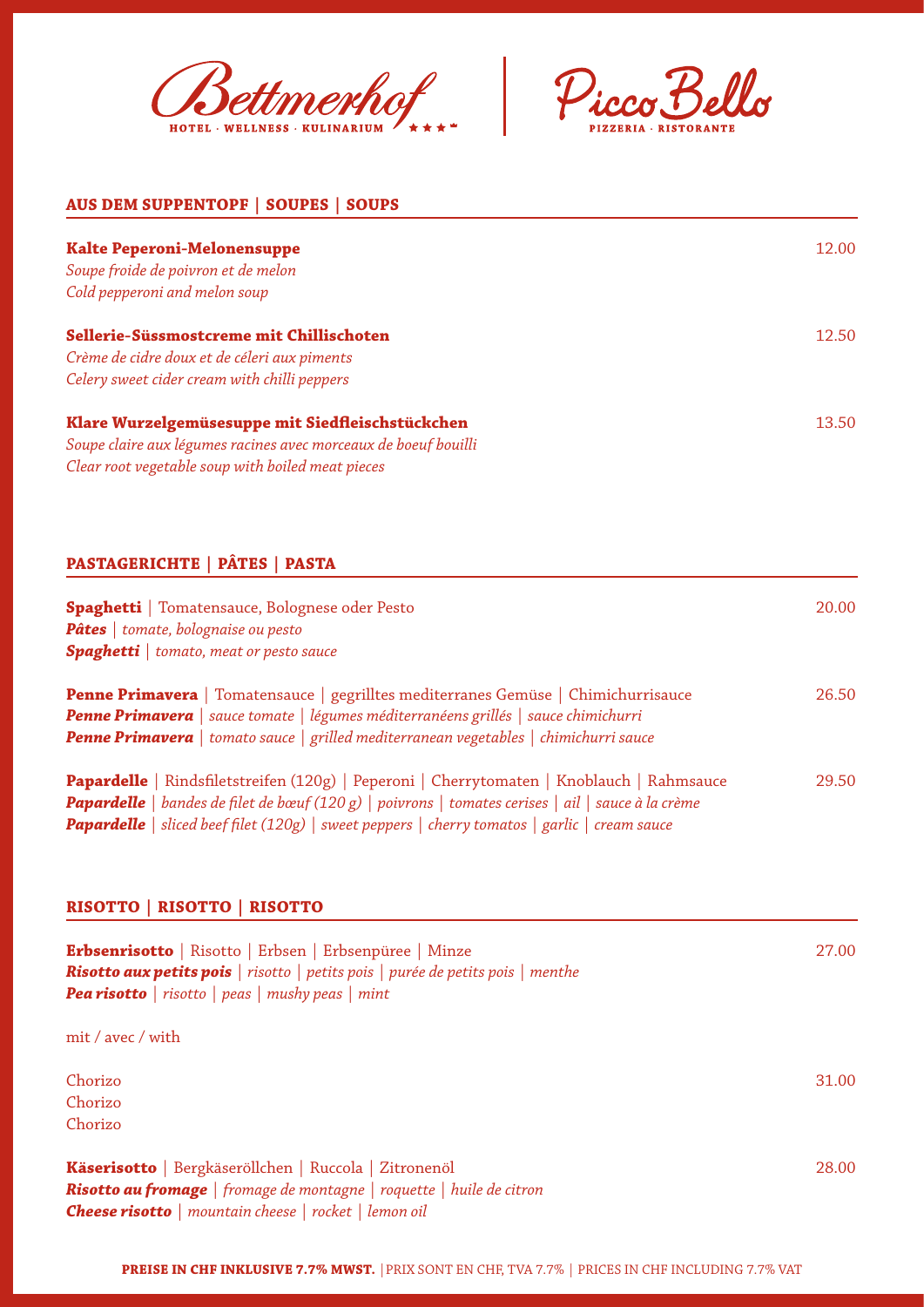



#### **VON DER WEIDE | PLATS PRINCIPAUX | MAIN DISHES**

| Handgeschnittenes Rindstatar (200g)<br>Salatbukett   Kapern   Zwiebeln   Butter   Toast   Pommes frites<br>Tartare de boeuf coupé à la main (200 g)<br>bouquet de salades   câpres   oignons   beurre   toast   frites<br><b>Hand-cut beef tartar (200g)</b>   salad bouquet   capers   onion   butter   toast   fries | 44.00 |
|------------------------------------------------------------------------------------------------------------------------------------------------------------------------------------------------------------------------------------------------------------------------------------------------------------------------|-------|
| Gebratenes Rinderfilet (200 g)   Chimichurri   Rosmarinkartoffel   Gemüse<br>Filet de bœuf roti (200 g) $ $ chimichurri $ $ pommes de terre au romarin $ $ légumes<br><b>Fried beef fillet (200 g)</b> $ $ chimichurri $ $ rosemary potatoes $ $ vegetables                                                            | 52.00 |
| Gebratenes Lammnierstück<br>Portweinjus   Polentacreme   mediterranes Gemüse   Chimichurri<br><b>Filet d'agneau rôti</b>   jus au Porto   crème de polenta   légumes méditerranéens   Chimichurri<br><b>Fried lamb</b>   juice of Porto   polenta cream   mediterranean vegetables   Chimichurri                       | 45.00 |
| <b>Schweinemedaillons</b>   Cognac Pfefferahmsauce   Spätzli   Gemüse<br>Medaillons de porc   sauce cognac au poivre   spaetzli   légumes<br><b>Pork medallions</b>   cognac pepper sauce   spaetzli   vegetables                                                                                                      | 43.00 |
| <b>Thai-Poulet</b><br>Gebratene Pouletstreifen   Curry-Kokossauce   Basmatireis   Wokgemüse<br><b>Poulet thai</b><br>bandes de poulet frites   sauce au curry et noix de coco   riz basmati   légumes de wok<br><b>Thai chicken</b>   fried chicken strips   curry coconut sauce   basmati rice   wok vegetables       | 35.00 |

awards-Hotebratings

Special Award – Beliebteste HolidayCheck Hotels weltweit Special Award – TripAdvisor – Best of the Best 2022 Beste Hotels der Schweiz Kategorie 3\*-Hotel-Superior (14. Rang) – SonntagsZeitung 29.05.2022 Beste Nice Price Ferienhotels Schweiz (34. Rang) – SonntagsZeitung, 29.05.2022 Beste Winterhotels Kategorie 3\*-Hotel-Superior (12. Rang) – SonntagsZeitung, 21.11.2021 PRIX Bienvenue 2015, 2017, 2018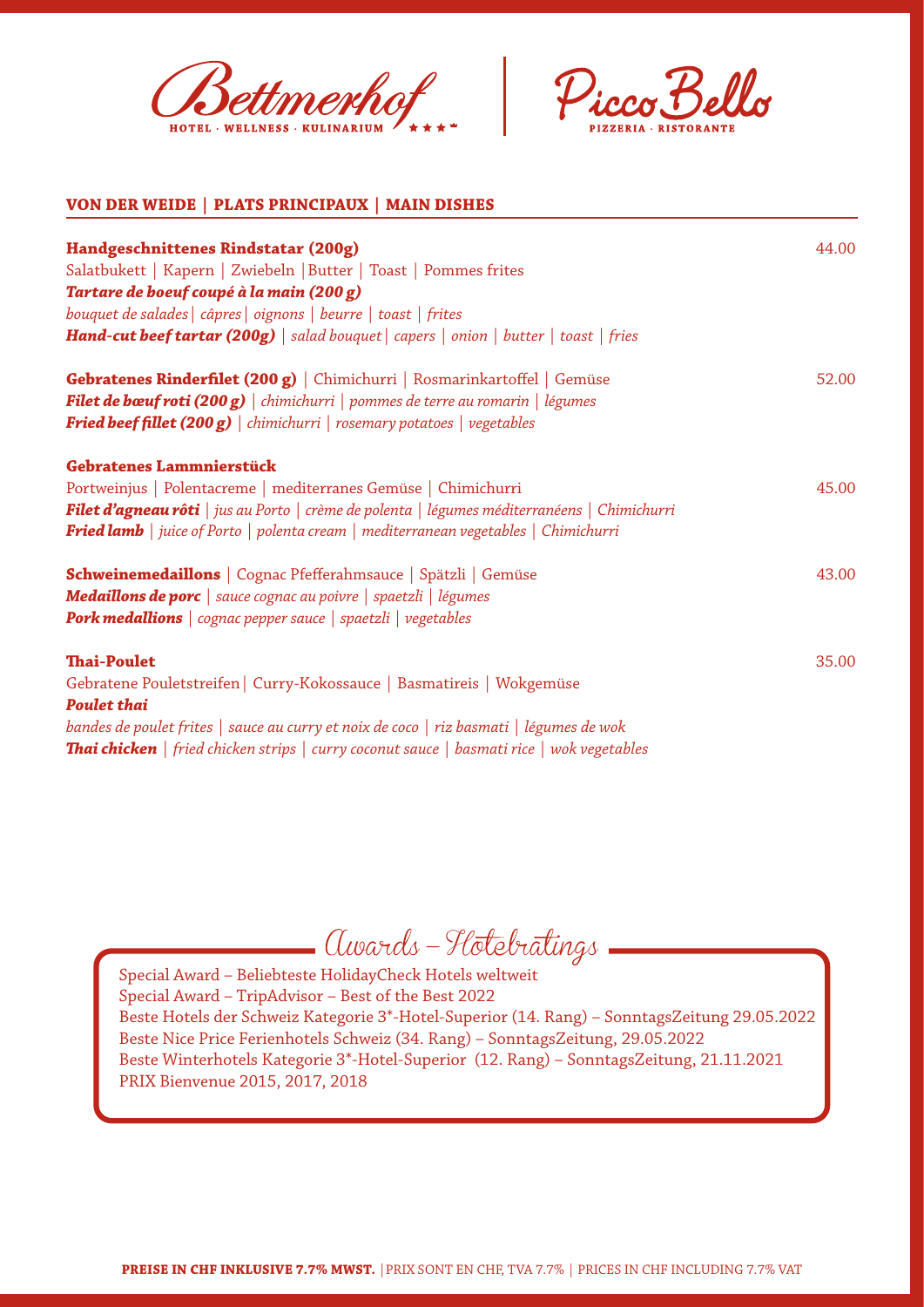



#### **AUS MEEREN UND SEEN | POISSON | FISH**

| Auf der Haut gebratenes Zanderfilet   Butterkartoffel   Gemüselinsen<br>Filet de sandre sauté sur la peau   pommes de terre au beurre   lentilles de légumes<br><b>Pikeperch fillet fried on the skin</b> $ $ buttered potatoes $ $ vegetable lentils | 38.00 |
|-------------------------------------------------------------------------------------------------------------------------------------------------------------------------------------------------------------------------------------------------------|-------|
| <b>Gebratene Riesenkrevetten</b>                                                                                                                                                                                                                      | 42.00 |
| Knoblauch   Cherrytomaten   Chimichurri   Limettensaft   Basmatireis                                                                                                                                                                                  |       |
| <b>Crevettes géantes frites</b> $ $ ail $ $ tomates cerises $ $ chimichurri $ $ jus de citron vert $ $ riz basmati                                                                                                                                    |       |
| <b>Fried giant shrimps</b>   garlic   cherry tomatoes   chimichurri   lime juice   basmati rice                                                                                                                                                       |       |

### **VEGI & VEGAN | VÉGÉTARIEN ET VÉGANE | VEGETARIAN AND VEGAN**

| <b>Thai Curry Soja</b>   Soyageschnetzeltes   Curry-Kokossauce   Basmatireis   Wokgemüse                                                                                                             | 34.00 |
|------------------------------------------------------------------------------------------------------------------------------------------------------------------------------------------------------|-------|
| <b>Curry soja thaï</b>   emincé de soja   sauce au curry et noix de coco   riz basmati   légumes                                                                                                     |       |
| <b>Thai curry soy</b>   sliced soya   curry coconut sauce   basmati rice   vegetables                                                                                                                |       |
| Gebratener Tofu   Rosmarinkartoffeln   Linsengemüse<br><b>Tofu rôti</b>   pommes de terre au romarin   lentilles de légumes<br><b>Fried tofu</b> $\vert$ rosemary potatoes $\vert$ vegetable lentils | 28.00 |
| Kräuterspätzli   Bergkäse   Röstzwiebeln                                                                                                                                                             | 25.50 |
| <b>Spaetzle aux herbes</b>   fromage de montagne   oignons rôtis                                                                                                                                     |       |
| <b>Spaetzle with herbs</b>   mountain cheese   roasted onions                                                                                                                                        |       |

| <b>HERKUNFTSANGABE</b>    | Indication d'origine        | Indication of origin                |
|---------------------------|-----------------------------|-------------------------------------|
| Kalb, Schwein und Huhn CH | Veau, porc et poulet CH     | Veal, pork and chicken CH           |
| Rind CH/Südamerika NH     | Boeuf CH/Amérique du Sud NH | Beef CH/South America Lamb AU/NZ NH |
| Lamm AU/NZ H/NH           | Agneau AU/NZ H/NH           | Lamb AU/NZ H/NH                     |
| <b>Fisch Europa/Asien</b> | Poisson Europe/Asie         | Fish Europe/Asia                    |

H: Kann mit hormonellen Leistungsfördern erzeugt worden sein.

H: Peut avoir été produit avec des stimulants de performance hormonale.

H: May have been produced with hormonal performance enhancers.

NH: Kann mit nichthormonellen Leistungsfördern, wie Antibiotika erzeugt worden sein.

NH: Peut avoir été produit avec des stimulants non hormonaux de performance tels que des antibiotiques.

NH: May have been produced with non-hormonal performance enhancers as antibiotics.

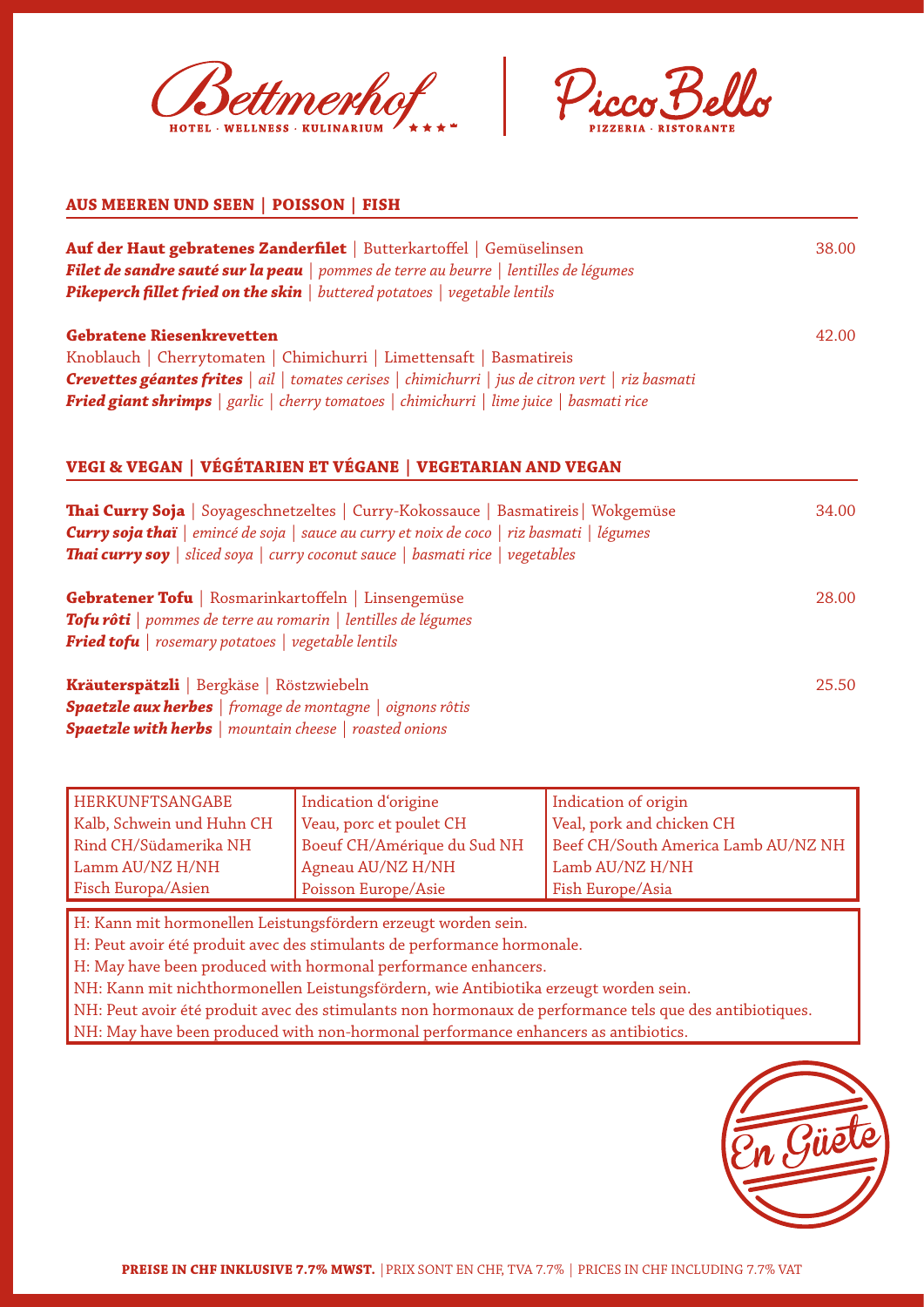



### **PIZZEN | PIZZAS | PIZZAS**

Tomato | Mozzarella | ham | egg | mushrooms

| <b>PIZZA MARGHERITA</b><br>Tomaten   Mozzarella   Oregano<br>Tomates   Mozzarella   origan<br>Tomato   Mozzarella   oregano                                                                                                                             | 18.50          | PIZZA DIAVOLO (SCHARF)<br>Tomaten   Mozzarella   Salami   Peperoncini  <br>Pilze   Knoblauch<br>Tomates   Mozzarella   salami   piment   champignons   ail<br>Tomato   Mozzarella   salami   chillies   mushrooms   garlic            | 24.50 |
|---------------------------------------------------------------------------------------------------------------------------------------------------------------------------------------------------------------------------------------------------------|----------------|---------------------------------------------------------------------------------------------------------------------------------------------------------------------------------------------------------------------------------------|-------|
| PIZZA NAPOLI<br>Tomaten   Mozzarella   Sardellen   Kapern   Oliven   Oregano<br>Tomates   Mozzarella   anchoix   câpres   olives   origan<br>Tomato   Mozzarella   anchovies   capers   olives   oregano<br><b>PIZZA PROSCIUTTO</b>                     | 21.00<br>20.50 | <b>PIZZA NONNA</b><br>Tomaten   Mozzarella   Speck   Spinat  <br>Zwiebeln   Knoblauch<br>Tomates   Mozzarella   lard   épinards   oignons   ail<br>Tomato   Mozzarella   bacon   spinach   onions   garlic                            | 24.00 |
| Tomaten   Mozzarella   Schinken<br>Tomates   Mozzarella   jambon<br>Tomato   Mozzarella   ham                                                                                                                                                           |                | <b>PIZZA TONNO</b><br>Tomaten   Mozzarella   Thunfisch   Zwiebeln<br>Tomates   Mozzarella   thon   oignons                                                                                                                            | 23.50 |
| PIZZA PROSCIUTTO E FUNGHI<br>Tomaten   Mozzarella   Schinken   Pilze<br>Tomates   Mozzarella   jambon   champignons<br>Tomato   Mozzarella   ham   mushrooms                                                                                            | 23.50          | Tomato   Mozzarella   tuna   onions<br><b>PIZZA POPEYE</b><br>Tomaten   Mozzarella   Spinat   Zwiebeln   Ei   Salami<br>Tomates   Mozzarella   épinards   oignons   œuf   salami                                                      | 24.50 |
| <b>PIZZA PROSCIUTTO SPECIALE</b><br>Tomaten  Mozzarella   Schinken   Peperoni   Oliven<br>Tomates   Mozzarella   jambon   poivrons   olives<br>Tomato   Mozzarella   ham   peppers   olives                                                             | 24.00          | Tomato   Mozzarella   spinach   onions   egg   salami<br><b>PIZZA DEL PADRONE</b><br>Tomaten   Mozzarella   Krevetten   Oliven   Rucola<br>Tomates   Mozzarella   crevettes   olives   roquette                                       | 24.50 |
| <b>PIZZA MILANESE</b><br>Tomaten   Mozzarella   Oregano   Salami<br>Tomates   Mozzarella   origan   salami<br>Tomato   Mozzarella   oregano   salami                                                                                                    | 20.50          | Tomato   Mozzarella   shrimps   olives   rocket<br><b>PIZZA PORCINI</b><br>Tomaten   Mozzarella   Steinpilze   Knoblauch                                                                                                              | 25.50 |
| <b>PIZZA MILANESE SPECIALE</b><br>Tomaten   Mozzarella   Oregano   Salami  <br>Peperoni   Pilze                                                                                                                                                         | 24.50          | Tomates   Mozzarella   cèpes   ail<br>Tomato   Mozzarella   ceps   garlic<br><b>PIZZA PICCOBELLO</b>                                                                                                                                  | 25.50 |
| Tomates   Mozzarella   origan   salami   poivrons   champignons<br>Tomato   Mozzarella   oregano   salami   peppers   mushrooms<br>PIZZA HAWAI<br>Tomaten   Mozzarella   Schinken   Ananas   Curry                                                      | 23.50          | Tomaten   Mozzarella   Rohschinken   Rucola  <br>Grana Padano   Olivenöl   Cherrytomaten<br>Tomates   Mozzarella   jambon cru   roquette<br>Grana Padano   l'huile d'olive   tomates cherry<br>Tomato   Mozzarella   raw ham   rocket |       |
| Tomates   Mozzarella   jambon   ananas   curry<br>Tomato   Mozzarella   ham   pineapple   curry<br>PIZZA VEGETARIANA                                                                                                                                    |                | Grana Padano   olive oil   cherry tomatoes<br><b>PIZZA BETTMERHOF</b><br>25.00 Tomaten   Mozzarella   Fontal   Steinpilze   Rucola                                                                                                    | 26.50 |
| Tomaten   Mozzarella   Pilze   Peperoni   Aubergine  <br>Zucchinistreifen   Rucola<br>Tomates   Mozzarella   champignons   poivrons  <br>aubergine   courgettes   roquette<br>Tomato   Mozzarella   mushrooms   peppers<br>eggplant   zucchini   rocket |                | Grana Padano<br>Tomates   Mozzarella   Fontal   cèpes   roquette  <br>Grana Padano<br>Tomato   Mozzarella   Fontal   ceps   rocket  <br>Grana Padano                                                                                  |       |
| PIZZA QUATTRO STAGIONI<br>Tomaten   Mozzarella   Schinken   Pilze   Peperoni  <br>Oliven   Zucchetti<br>Tomates   Mozzarella   jambon   champignons  <br>poivrons   olives   courgettes                                                                 | 25.00          | Minipizzen CHF 3.00 günstiger<br>Petites pizzas CHF 3.00 de moins<br>Small pizzas CHF 3.00 less                                                                                                                                       |       |
| Tomato   Mozzarella   ham   mushrooms   peppers  <br>olives   zucchini                                                                                                                                                                                  |                | Take away Pizzen CHF 2.00 günstiger<br>Pizza Take away CHF 2.00 de moins<br>Take away pizza CHF 2.00 less                                                                                                                             |       |
| PIZZA CALZONE<br>Tomaten   Mozzarella   Schinken   Ei   Pilze<br>Tomates   Mozzarella   jambon   œuf   champignons                                                                                                                                      | 24.50          | <b>Sonntagabend keine Pizzen</b><br>Dimanche soir pas de pizzas                                                                                                                                                                       |       |

**PREISE IN CHF INKLUSIVE 7.7% MWST.** |PRIX SONT EN CHF, TVA 7.7% | PRICES IN CHF INCLUDING 7.7% VAT **PREISE IN CHF INKLUSIVE 7.7% MWST.** |PRIX SONT EN CHF, TVA 7.7% | PRICES IN CHF INCLUDING 7.7% VAT

*Sunday evening no pizzas*